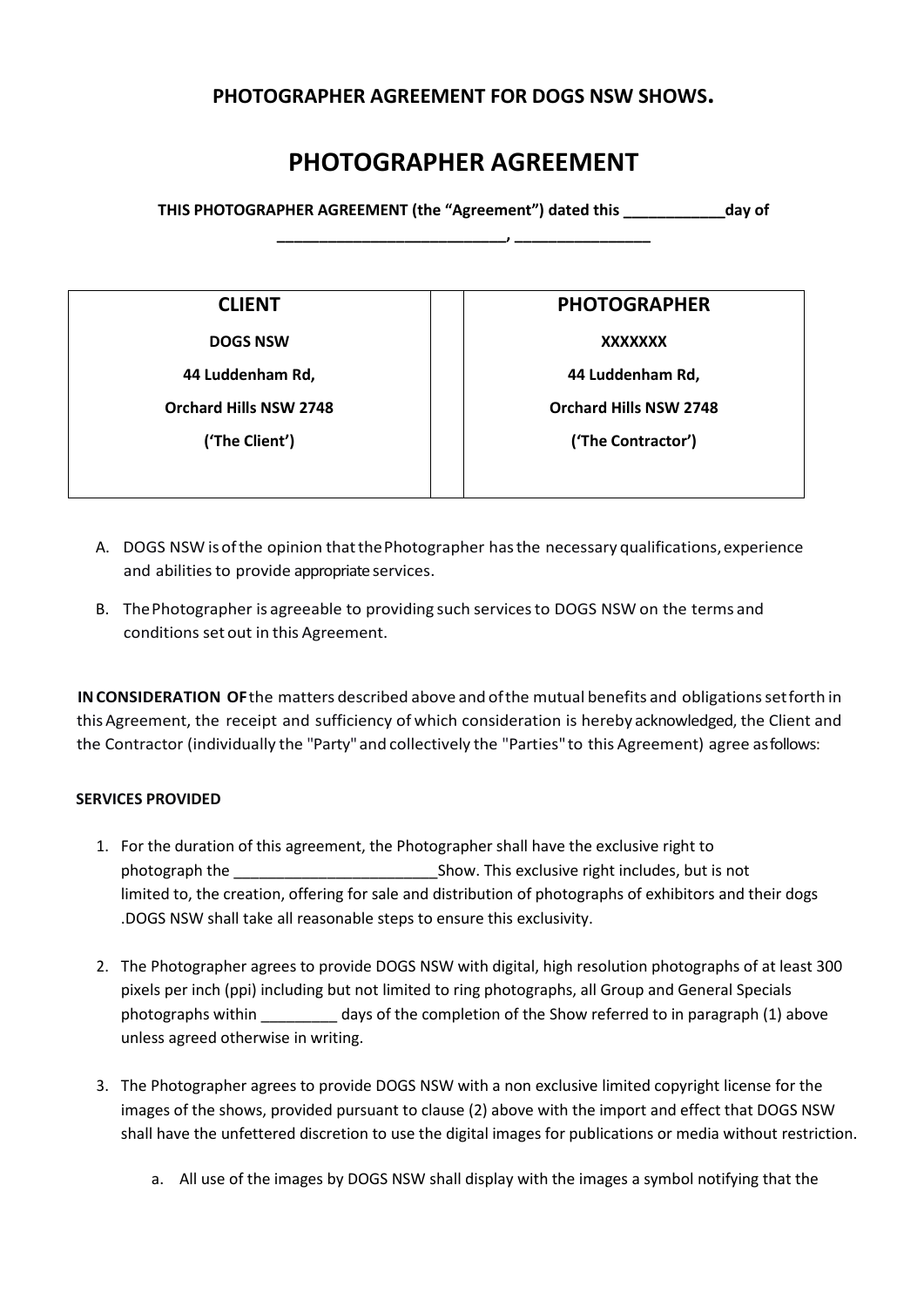image was utilised pursuant to a licence of the Photographer.

- b. The Photographer shall provide DOGS NSW with an approved copyright notice to displayed on each photograph published.
- c. DOGS NSW agrees to mark any photograph used with any reasonable copyright notice provided by the Photographer.
- 4. Title, copyright, intellectual property rights and distribution rights of the Intellectual Property remain exclusively with the Photographer.
- 5. The Photographer retains all rights to each image. The Photographer also retains all rights not expressed in the agreement including advertising rights. DOGS NSW agrees to give the Photographer proper photo credit on each reprint that is used in DOGS NSW publications, promotion and web sites
- 6. DOGS NSW may not transfer this license to other parties without written permission from the Photographer.
- 7. DOGS NSW agrees that altering images is prohibited without receiving written permission from the Photographer except for alterations such as cropping, colour enhancing.
- 8. For the purpose of the 'Show', the Photographer will be designated an 'Official area' that is for the exclusive use of the contracted Photographer. This will include
	- All judging rings allocated for the Show
	- Any photography podium set up for the Show
	- Any area with a specific backdrop that is specific to the Show
- 9. DOGS NSW will ensure that exhibitors are notified that all 'Official areas' are for the exclusive use of the contracted Photographer. The Photographer will have the right to ask exhibitors to remove themselves from any Official area that has been designated as a Photography Official area.
- 10. DOGS NSW will endeavour to ensure that the Photographer is not subject to any disparaging or abusive comments by exhibitors at the Show. The Photographer agrees that they will not partake in any disparaging or abusive comments or behaviour to the exhibitors or Show officials as representatives of DOGS NSW at the show.

# **TERM OF AGREEMENT**

- 1. The term of this Agreement (the "Term") will begin on the date of this Agreement and will remain in full force and effect until the completion of the Services, subject to earlier termination as provided in this Agreement. The Term of this Agreement may be extended with the written consent of the Parties.
- 2. In the event that either Party wishes to terminate this Agreement prior to the completion of the Services, that Party will be required to provide five days' written notice to the other Party.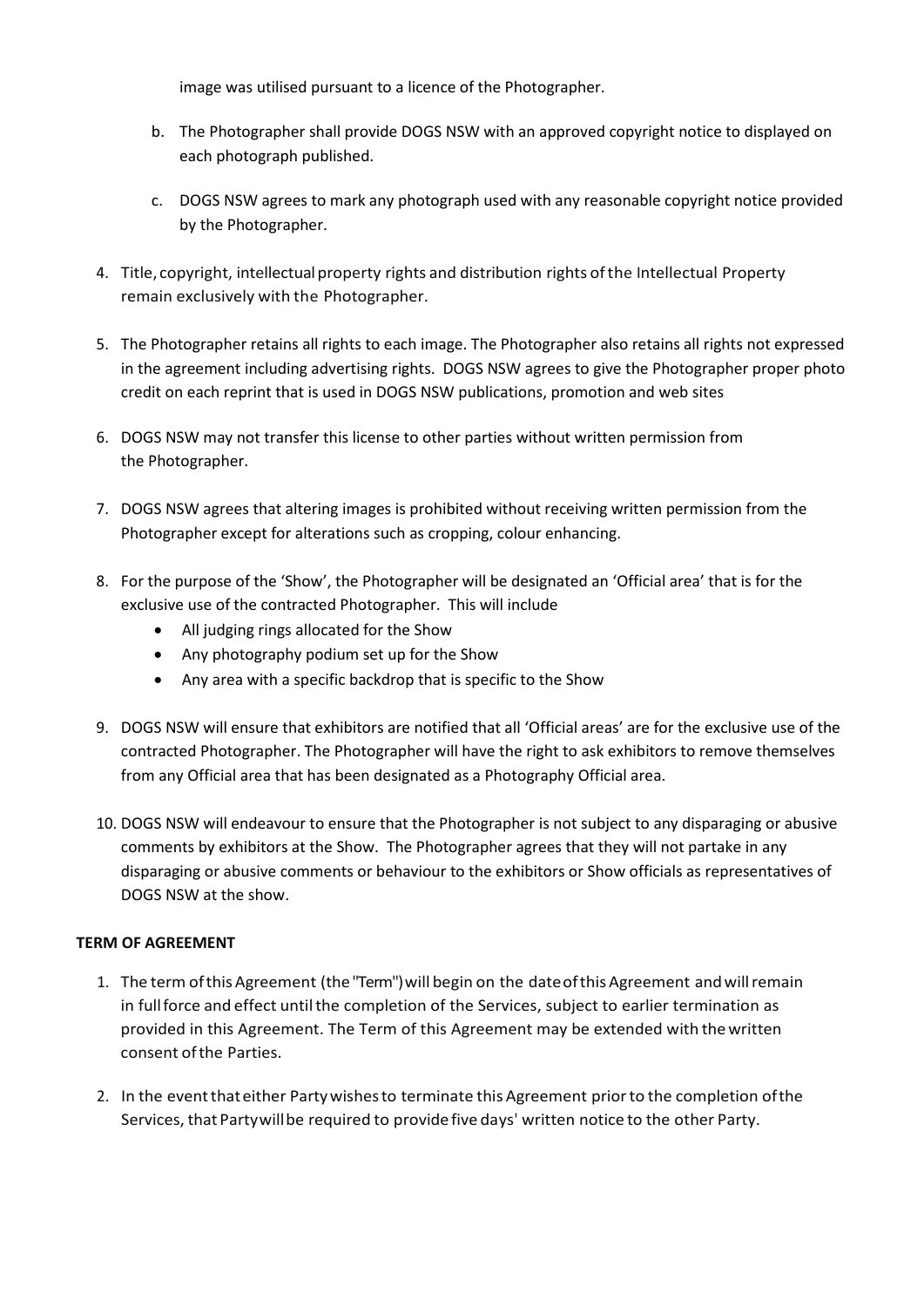#### **PERFORMANCE**

3. The Parties agree to do everything necessary to ensure that the terms of this Agreement take effect.

#### **MEDICAL**

- 4. I declare that I am and must continue to be medically and physically fit and able to participate at the Show. I will immediately notify DOGS NSW in writing of any change to my fitness and ability to participate. I understand and accept that DOGS NSW will continue to rely upon this declaration as evidence of my fitness and ability to participate.
- 5. I acknowledge and agree that if required, the Client may arrange medical or hospital treatment (including ambulance transportation) for me. I authorise such actions being taken by the Client and agree to meet all costs associated with such action.

#### **CONFIDENTIALITY**

- 6. Confidential information (the "Confidential Information") refers to any data or information relating to the Client, whether business or personal, which would reasonably be considered to be private or proprietary to the Client and that is not generally known and where the release of that Confidential Information could reasonably be expected to cause harm to the Client.
- 7. The Contractor agrees that they will not disclose, divulge, reveal, report or use, for any purpose, any confidential information which the Contractor has obtained, except as authorised by the Client or as required by law. The obligations of confidentiality will apply during the term of this Agreement and will survive indefinitely upon termination of this Agreement.

#### **CAPACITY/INDEPENDENT CONTRACTOR**

8. In providing the Services under this Agreement it is expressly agreed that the Photographer is acting as an independent contractor and not as an employee. The Photographer and the Client acknowledge that this Agreement does not create a partnership or joint venture between them, and is exclusively a contract for service.

#### **NOTICE**

- 9. All notices, requests, demands or other communications required or permitted by the terms of this Agreement will be given in writing and delivered to the Parties at the following addresses:
	- DOGSNSW 44 Luddenham Rd, Orchard Hills NSW 2748, Australia
	- XXXXX 44 Luddenham Rd, Orchard Hills NSW 2748, Australia

or to such other address as either Party may from time to time notify the other.